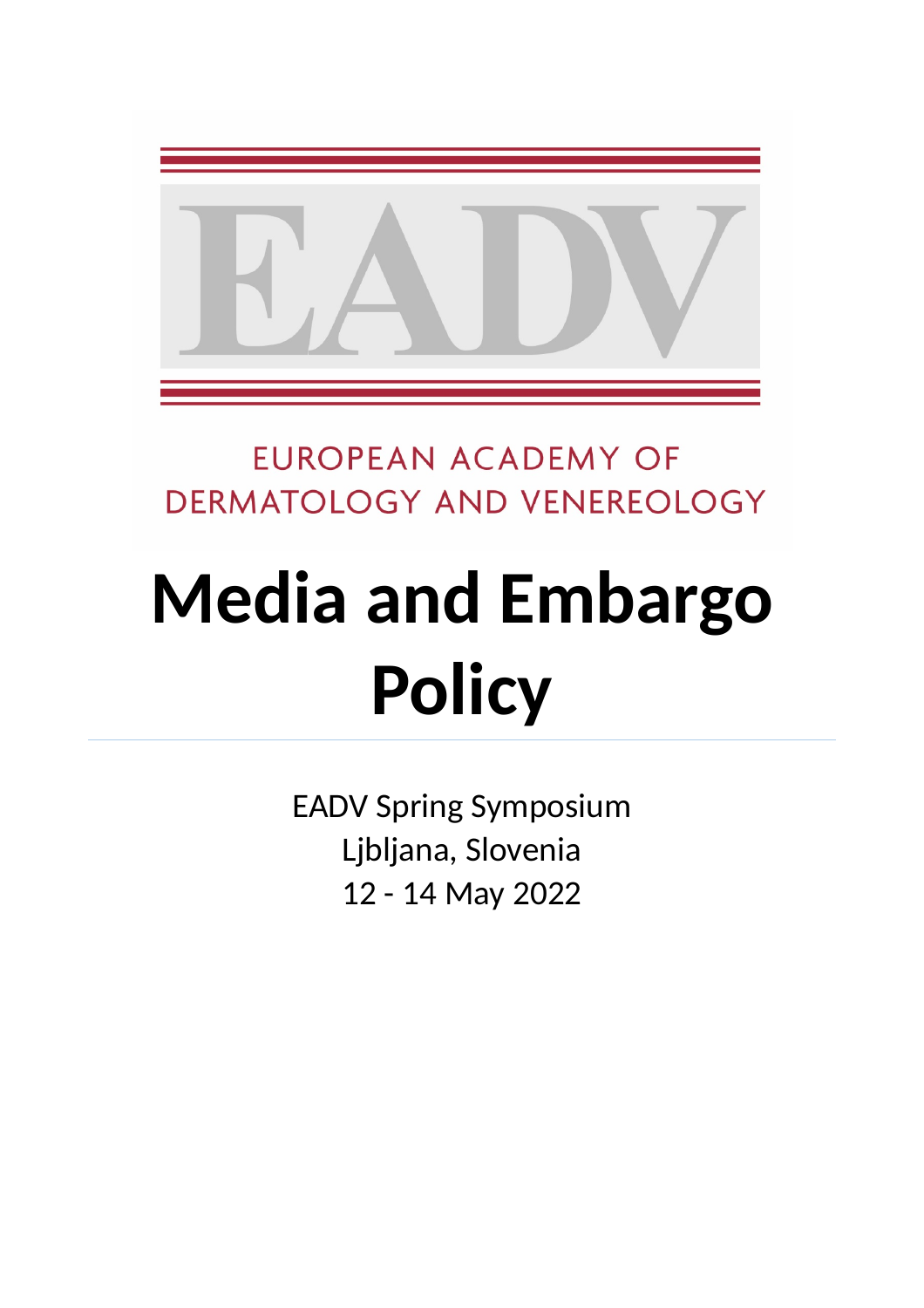

EUROPEAN ACADEMY OF DERMATOLOGY AND VENEREOLOGY ACADEMIE EUROPEENNE DE DERMATOLOGIE ET VENEREOLOGIE A non profit association / Association sans but lucratif

### Contents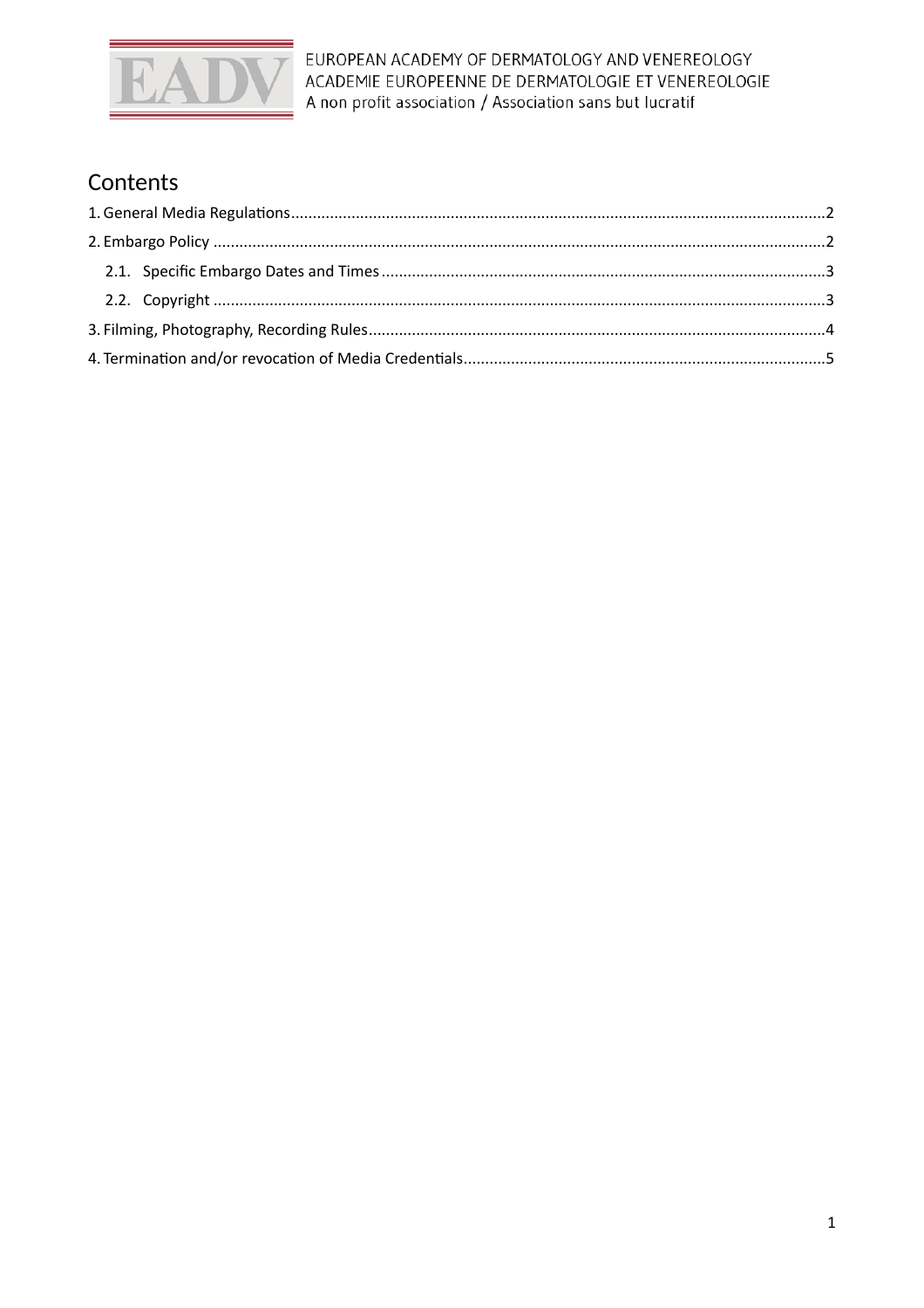

### <span id="page-2-0"></span>**1.General Media Regulations**

Any media outlet or press representative (journalists, reporters, photographers, etc.) wishing to cover the EADV events (Symposium and Congress) and/or other events of EADV must adhere to the EADV media and embargo policy.

Anyone who violates the EADV media and embargo policy will be penalised. The penalty may be immediate revocation of press credentials, exclusion from the EADV event and a denial of access to all EADV events for two years or more. See section 5.

EADV and/or affiliated trademarks, banners and logos are the property of EADV. They cannot be used, reproduced or associated with any article or press release without the prior written permission of EADV. To get the permission please send your request and the relevant material to: [EADVmedia@saycomms.co.uk](mailto:EADVmedia@saycomms.co.uk).

EADV does not make its press database or registration lists available to third parties. It reserves the right to disclose after the event the list of participating press agencies, without any data subject to GDPR regulations.

## <span id="page-2-1"></span>**2.Embargo Policy**

Any media outlet or press representative wishing to obtain official press releases from EADV, must commit to respecting any and all embargoes set by EADV. Press representatives who receive embargoed material from EADV understand that it is for their individual use and will not distribute the embargoed information to anyone else prior to the embargo release. Embargoed materials include – but are not limited to – original journal articles, abstracts from scientific meetings, written news releases, audio news releases, video news releases, interviews, slides and any other materials associated with the scientific information being presented or published.

Embargoed materials as well as results and information related to sessions at any meeting or event organised by EADV, are strictly confidential and cannot be disclosed in any manner or for any purpose prior to the lifting of the embargo by EADV.

For any questions related to embargoes, please contact the EADV press office team at SAY Communications for clarification prior to releasing the information via [EADVmedia@saycomms.co.uk](mailto:EADVmedia@saycomms.co.uk). Abstracts are included in this embargo policy.

Breaking of an EADV embargo by any media outlet, press representative, member of staff or any third party acting on behalf of and/or under the authority of any media outlet or press representative is a contractual breach. The person/entity who released the information (i.e. the press representative who wrote the story/ conducted the interview etc.) will be held accountable and will be subjected to the penalties listed below in Section 5.

Media outlets and press representatives, are expected to abide by the full EADV media and embargo policy and ensure that any member of staff or any third party acting on their behalf and/or under their authority, comply with the EADV media and embargo policy.

#### Prior Publication:

If the abstract is also submitted as a manuscript for publication, authors are responsible for coordinating a publication date that abides by the embargo policy. If publication occurs online or in print before the specific embargo date and time set by the EADV, the abstract must be withdrawn. Please notify the EADV via email at [abstracts@eadv.org.](mailto:abstracts@eadv.org)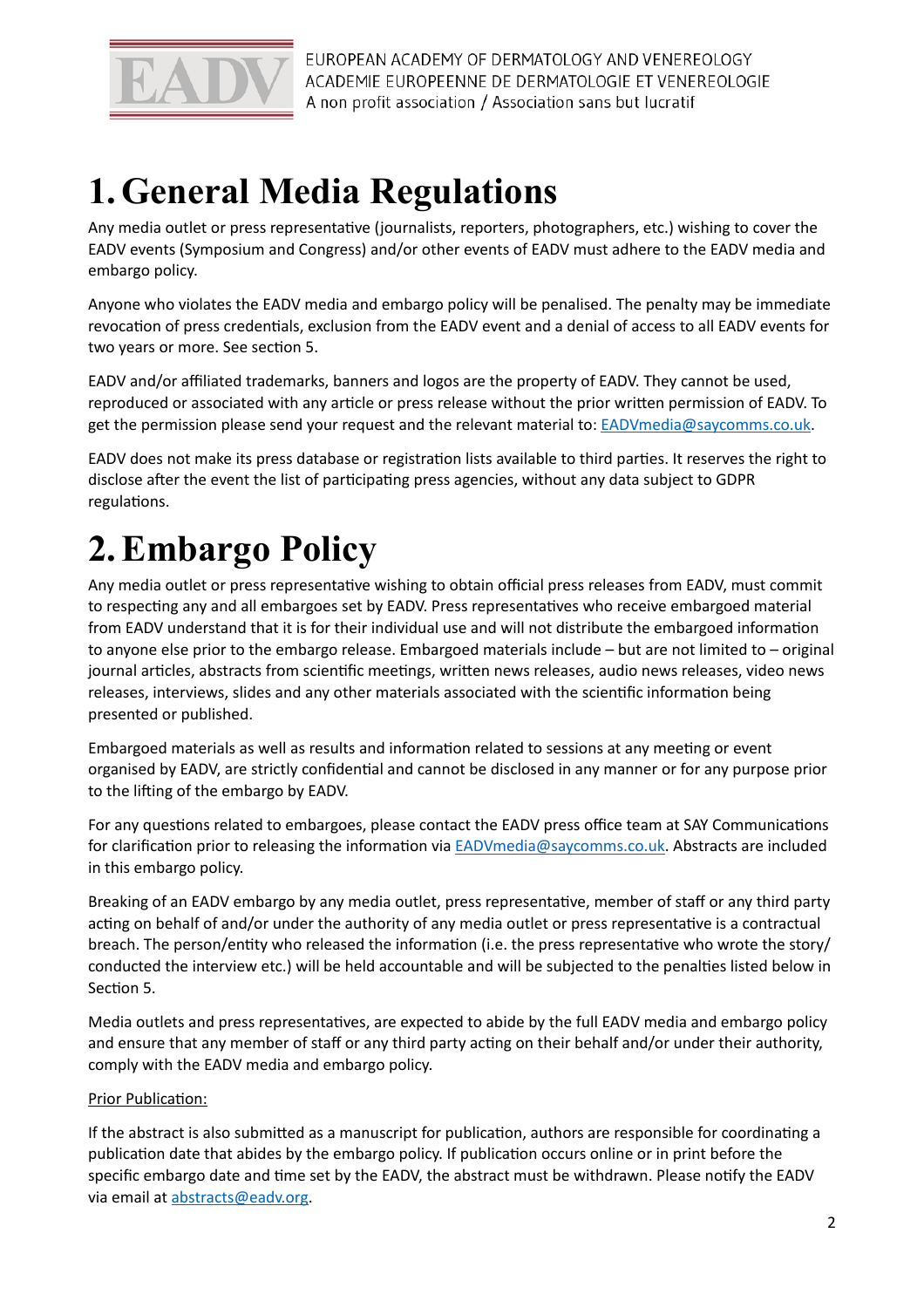

#### <span id="page-3-0"></span>**2.1. Specific Embargo Dates and Times**

#### Oral presentations:

For all sort of presentations at EADV events, the embargo is lifted with the start of the scientific session in which the concerned presentation/study is scheduled. Top-line content (no results or data) can be disclosed with the aim to announce that the abstract/e-poster/late-breaking abstract has been approved and/or will be presented at a given day/time.

#### Free Communications:

For abstracts selected for oral presentations, the embargo is lifted with the start of the scientific session in which the concerned presentation/study is scheduled. Top-line content (no results, commentary or investigator quotes) can be disclosed with the aim to announce that the abstract/e-poster/late-breaking abstract has been approved and/or will be presented at a given day/time.

#### Other abstracts & abstract availability:

For abstracts approved but not selected for oral presentations, the embargo is lifted at 7AM CEST on 05 May 2022. Top-line content (no results, commentary or investigator quotes) can be disclosed with the aim to announce that the abstract/e-poster/late-breaking abstract has been approved and/or will be presented at a given day/time.

#### Exception to Embargo Policy―Publicly Traded Companies:

Should circumstances arise in which publicly traded companies ask to disclose their submitted data prior to the EADV event for legal reasons or in order to comply with Securities and Exchange Commission requirements, the EADV may grant exceptional permission to release specific data. The EADV reserves all rights to determine what information can be released and to decline any request. The disclosure of any additional information, analysis or commentary is strictly forbidden and will be considered a breach of the Embargo Policy. These special circumstances must be requested via email to the Head of Corporate Relations [Kimberley.zimmermann@eadv.org](mailto:Kimberley.zimmermann@eadv.org).

#### <span id="page-3-1"></span>**2.2. Copyright**

Embargoed materials may be protected by copyright and cannot be reproduced without prior permission from the author.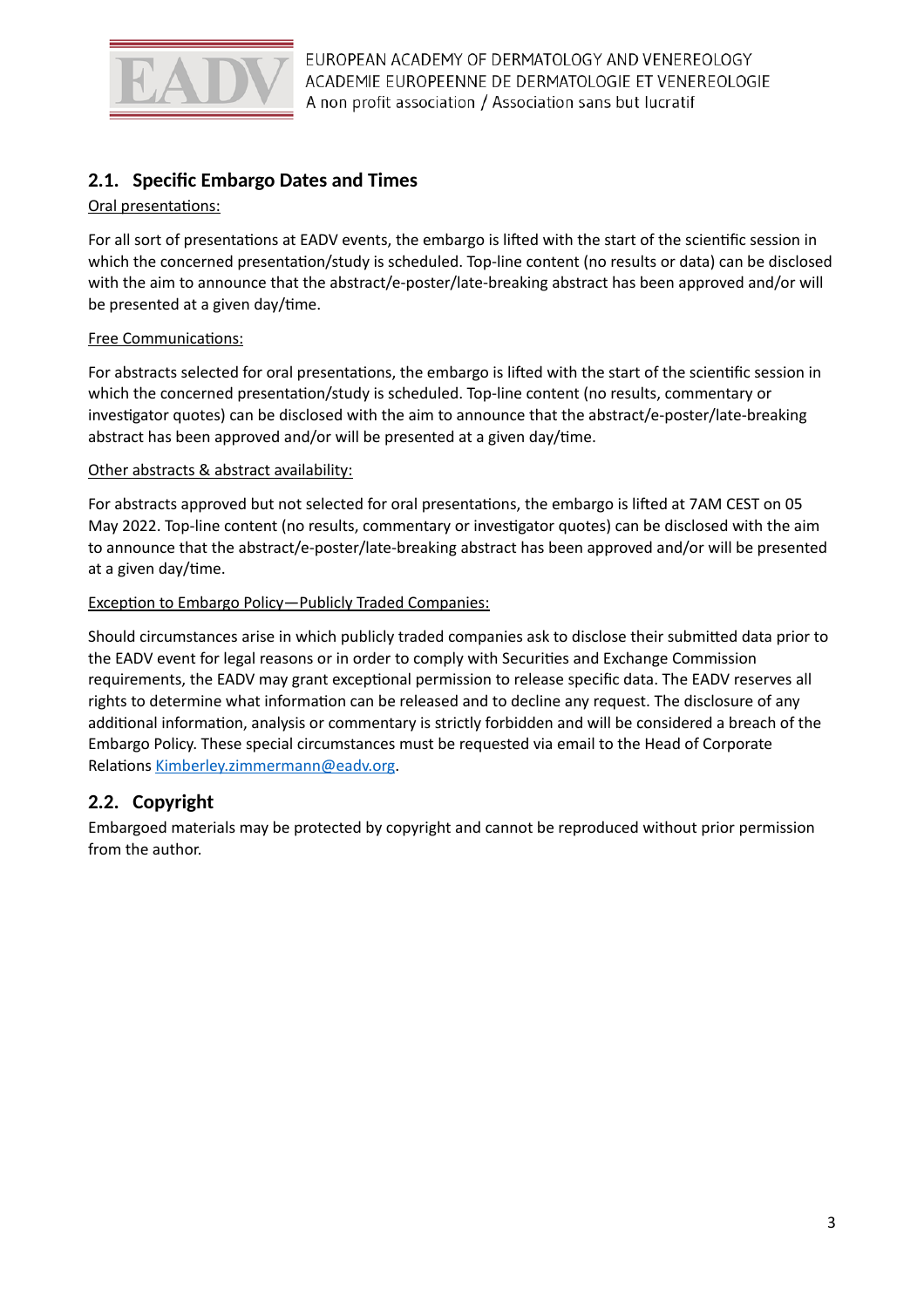

### <span id="page-4-0"></span>**3.Filming, Photography, Recording Rules**

- All digital recordings, video or audio recordings, online recording tools and screenshots are strictly prohibited during a scientific presentation or session without permission.
- Photos/recordings taken during an EADV event are subject to protection of intellectual property, image and privacy rights. No screenshots or recordings are allowed.
- Any video transmission or webcast from an EADV event must adhere to the EADV Media and Embargo Policy and only be published/available online after the start of the scientific session it refers to.
- Presenters are the sole proprietors of the content they disclose at EADV events (data, photographs, slides, etc.) It is the responsibility of presenters or speakers to notify the audience of any restrictions on photographing or video/audio recording the content they are presenting. The announcement must be made at the beginning of each presentation. Throughout EADV events, no scientific session presenter or exhibitor may be filmed, recorded (audio or visual), screenshots taken or photographed without his/ her consent (including the use of smart phones, mobile devices, tablets, laptops, dictaphones, online recoding tools etc.).
- Presenters warrant that their presentation does not violate any proprietary or personal rights of others (including any copyright, trademark and privacy rights), is factually accurate, compliant and lawful in every respect.
- Presenters warrant to have obtained all necessary permissions or licenses from any individuals or organizations whose material is included or used in my presentation.
- Commercial use of images taken at any EADV events is strictly forbidden.
- Any public dissemination of photos, recordings or videos taken at an EADV event must include the the reference "EADV Spring Symposium 2022"
- The official EADV trademark and/or logo may not be added without EADV prior written approval. The request must be sent to [EADVmedia@saycomms.co.uk](mailto:EADVmedia@saycomms.co.uk)
- Any video transmission or webcast from an EADV event must adhere to the Embargo Policy.
- The EADV will provide a filming/photo pass, for a specific time / scientific session. Please contact [EADVmedia@saycomms.co.uk](mailto:EADVmedia@saycomms.co.uk) to get the permission. Please note that all slides are copyrighted material and cannot be reproduced without prior permission from the author.
- The EADV will approve requests on a case-by-case basis. Only registered media outlets or press representatives will be allowed to film, take photos and/or record at any EADV events.
- Commercial use of images, videos, recordings taken at EADV events is strictly forbidden.
- Industry representatives or public relations/communication agencies organising Industry Press Conferences, Industry-sponsored sessions and/or meetings at EADV events are responsible for protecting their content and enforcing their rules.

Media outlets and press representatives, are expected to abide by the full EADV media and embargo policy, including the filming/photography/recording (audio or visual) policy and logo policy for EADV events, and to make sure that any member of staff or any third party acting on their behalf and/or under their authority, comply with the said EADV media and embargo policy.